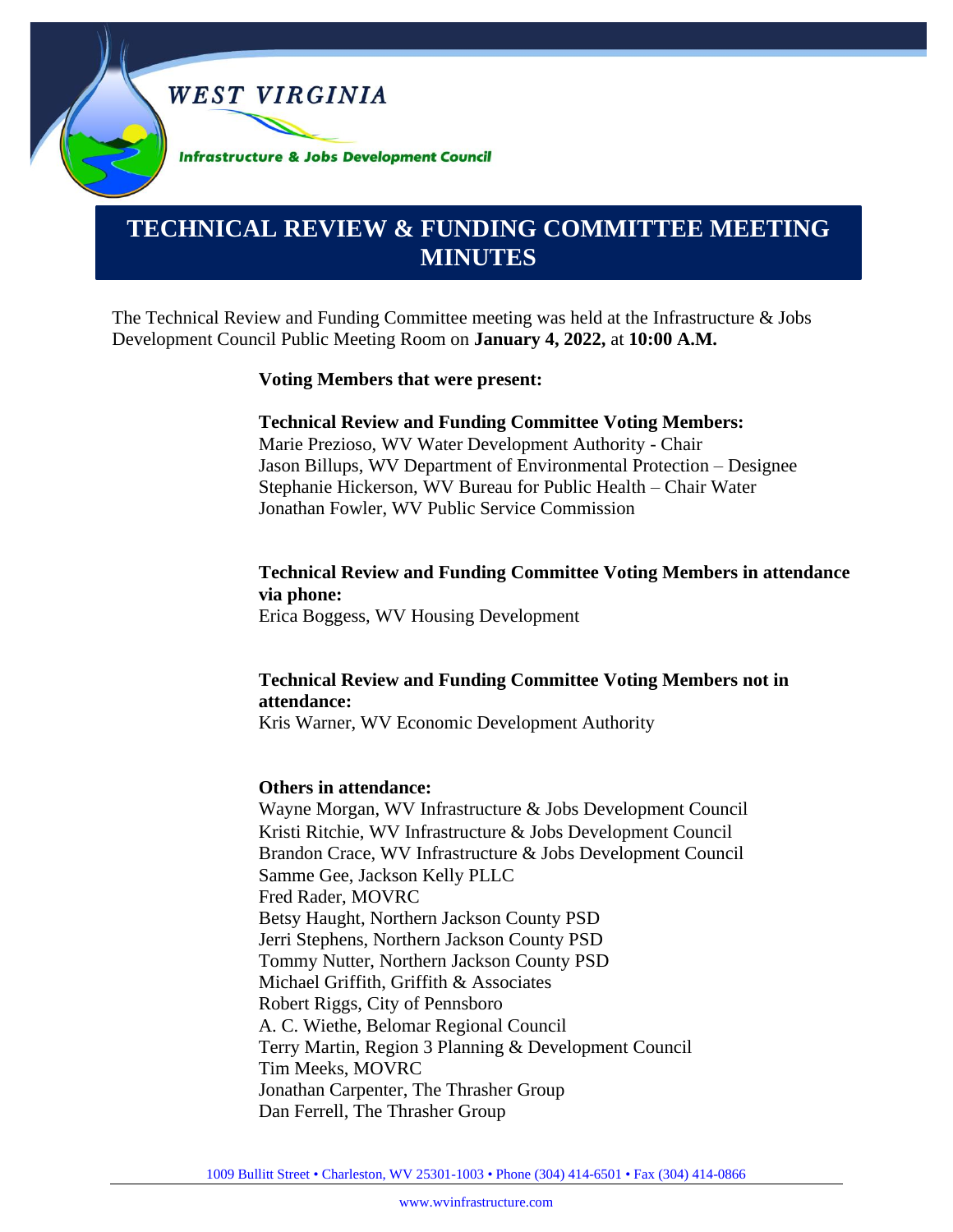|                      | Kennon Chambers, GHOSH Engineers                                                                |
|----------------------|-------------------------------------------------------------------------------------------------|
|                      | Paul Hamrick, West Fork Co-Op                                                                   |
|                      | Craig Richards, Burgess & Niple                                                                 |
|                      |                                                                                                 |
|                      | Others invited and in attendance via phone and livestream:                                      |
|                      | Mike Duminiak, WV Infrastructure & Jobs Development Council                                     |
|                      | Leanna Smith-Atkinson, WV Infrastructure & Jobs Development Council                             |
|                      | Chris Arrington, WV Bureau for Public Health                                                    |
|                      | John Giroir, WV Department of Environmental Protection                                          |
|                      | Roger Earle, DEP - Abandoned Mine Lands                                                         |
|                      | Steve Haynes, The Thrasher Group                                                                |
|                      | Matt Fluharty, Civil & Environmental Consultants, Inc.                                          |
|                      | Brian Sheetzer, The Thrasher Group                                                              |
|                      | Bob Hazelwood, E. L. Robinson Engineering                                                       |
|                      | Janna Lowery, USDA                                                                              |
|                      | Lesley Taylor, Region 4 Planning & Development Council                                          |
|                      | Cassie Lawson, Region 4 Planning & Development Council                                          |
|                      | Matt Tanner, Chapman Technical Group                                                            |
|                      | Eric Coberly, E. L. Robinson Engineering                                                        |
|                      | Shane Whitehair, Region 7 Planning & Development Council                                        |
|                      | Kylea Radcliff, The Thrasher Group                                                              |
|                      | Jeff Brady, WV Department of Environmental Protection                                           |
|                      |                                                                                                 |
| <b>Call to Order</b> | Chair Marie Prezioso called the meeting to order and verified a quorum was<br>present.          |
|                      |                                                                                                 |
| <b>Approval of</b>   | Chair Prezioso asked for approval of the draft minutes of November 23, 2021.                    |
| <b>Minutes</b>       | Jonathan Fowler moved for approval and Jason Billups seconded the motion. The<br>motion passed. |

## **Benwood, City of (2019S-1825) System Improvements – District 1 (Cost and Funding Change)**

Wayne Morgan described the request.

The Technical Review & Funding Committee recommends the City of Benwood pursue a \$1,500,000 CWSRF Principal Forgiveness Loan, a \$684,900 CWSRF Loan (0.25%, 40 yrs., 0.25% AF), and a \$1,000,000 IJDC District 1 Grant for an estimated cost of \$3,184,900.

Mr. Billups moved that the recommendation be approved, Mr. Fowler seconded the motion. The motion passed.

1009 Bullitt Street • Charleston, WV 25301 • Phone (304) 414-6501 • Fax (304) 414-0866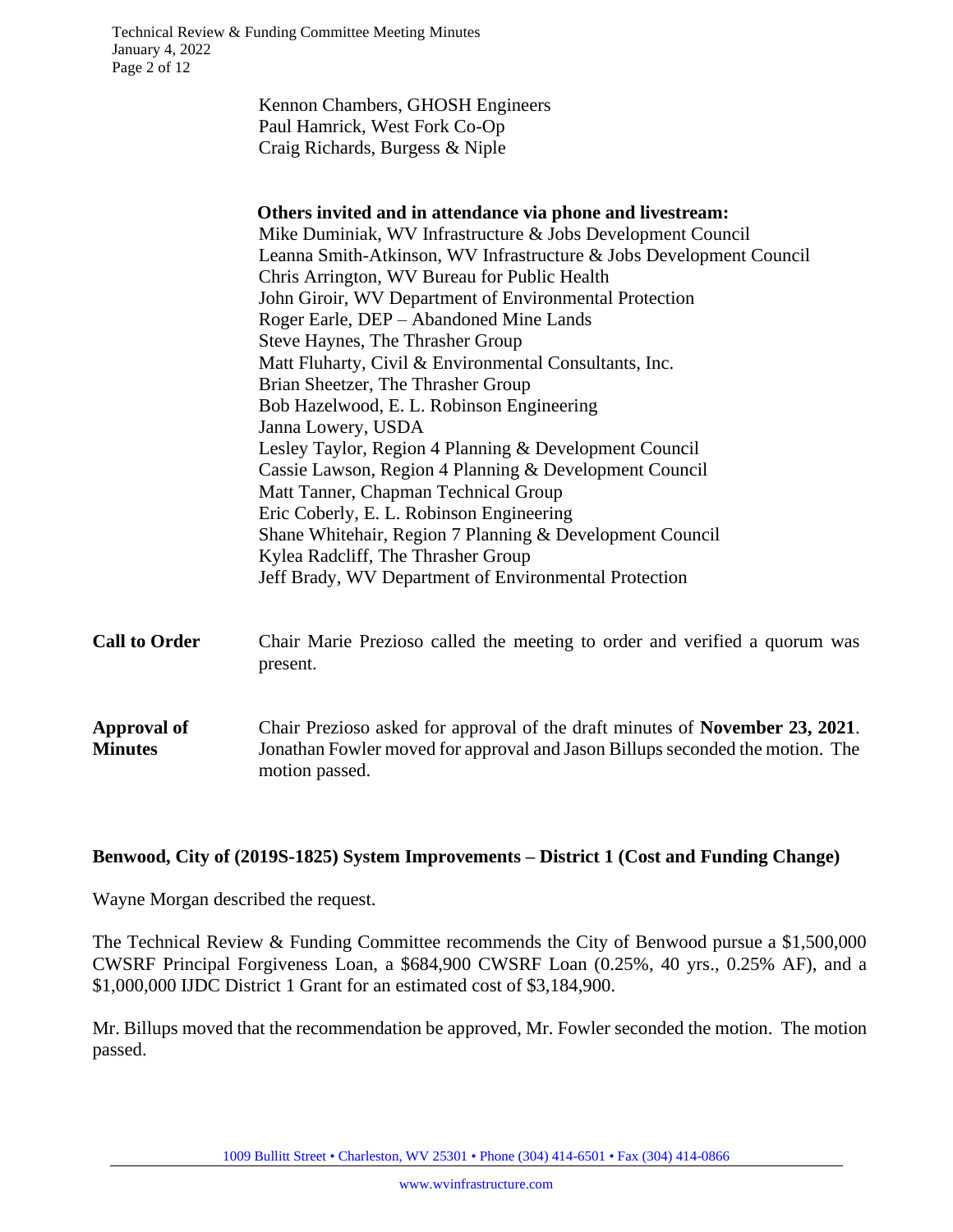#### **Hancock County PSD (2021S-1968) System Improvements – District 1 (Tabled - New Application)**

Mr. Billups described the application, and it is technically feasible.

The Technical Review & Funding Committee recommends the Hancock County PSD pursue a \$6,518,000 CWSRF Loan (0.75%, 30 yrs., 0.25% AF) and a \$500,000 IJDC District 1 Grant for an estimated project cost of \$7,018,000 be approved; and the engineering fee variance request for design fees be approved.

Mr. Billups moved that the recommendation be approved, Mr. Fowler seconded the motion. The motion passed.

Mr. Billups described the engineering design fees variance.

The Technical Review & Funding Committee recommends the Hancock County PSD engineering fee variance request for design fees be approved.

Mr. Billups moved that the recommendation be approved, Mr. Fowler seconded the motion. The motion passed.

## **West Fork Co-Op (2019S-1798) System – District 1 (Scope, Cost, and Funding Change)**

Mr. Morgan described the request.

Members of the Technical Review and Funding Committee recommend the funding change request from West Fork Cooperative be tabled until the April  $26<sup>th</sup>$  meeting (to allow time for the application from the City of Clarksburg to serve the West Fork Co-Op Area to be received).

Mr. Billups moved that the recommendation be approved, Mr. Fowler seconded the motion. The motion passed.

## **West Union, Town of (2021S-2045) System Improvements – District 1 (New Application)**

Mr. Billups described the application, and it is not technically feasible.

The Technical Review and Funding Committee recommends the Town of West Union application be tabled until the February 22, 2022, meeting to allow the Town time to respond to the requests for information from the DEP.

Mr. Billups moved that the recommendation be approved, Mr. Fowler seconded the motion. The motion passed.

1009 Bullitt Street • Charleston, WV 25301 • Phone (304) 414-6501 • Fax (304) 414-0866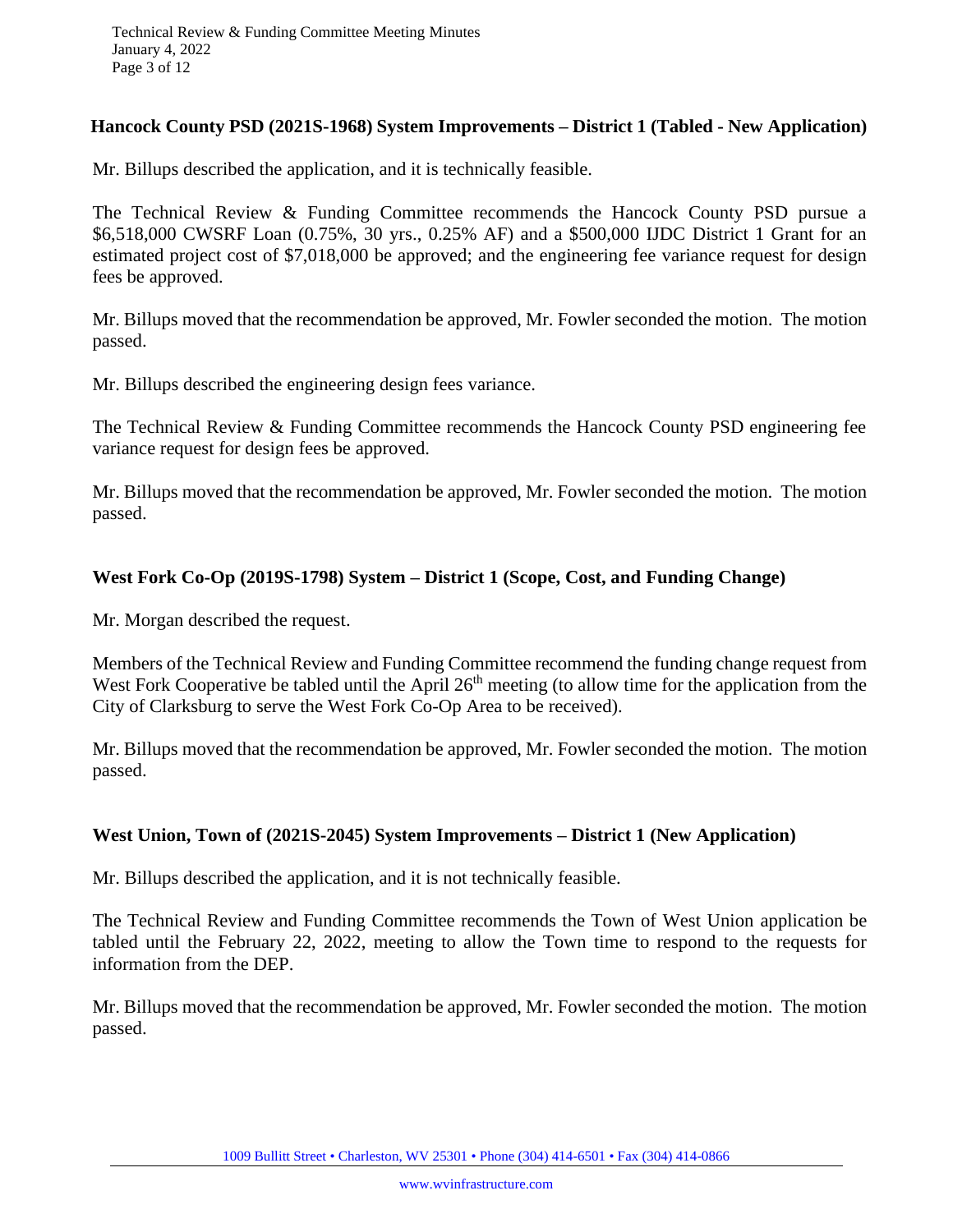## **Ripley, City of (2018S-1774) System Improvements II – District 2 (Scope, Cost, and Funding Change)**

Mr. Morgan described the request, and it is technically feasible.

The Technical Review and Funding Committee recommends the City of Ripley pursue a \$1,050,000 US ACE Grant, a \$1,000,000 ARC Grant, a \$1,000,000 USDA Grant, a \$3,800,000 USDA Loan (2.75%, 38 yrs.), a \$1,500,000 CWSRF Principal Forgiveness Loan, a \$9,000,000 CWSRF Loan (0.25%, 40 yrs., 0.25% AF), a \$1,000,000 IJDC District 2 Grant, and a \$2,710,000 IJDC District 2 Loan (1%, 40 yrs.) for an estimated project cost of \$21,060,000; (including payment of \$1,149,756 WDA Design Loan).

Mr. Billups moved that the recommendation be approved, Mr. Fowler seconded the motion. The motion passed.

Dan Ferrell (The Thrasher Group) updated the Committee on the bid schedule.

# **Hillsboro, Town of (2021C-132) System Improvements / Critical Need– District 3 (Tabled New Application)**

Mr. Billups described the application, and it is technically feasible.

There was a discussion regarding the project, loan versus grant funding, rates, and lack of funding in the Renewal and Replacement (R&R) Funds and the Capital Maintenance Fund accounts.

The Technical Review & Funding Committee recommends the Town of Hillsboro request to pursue a \$640,000 IJDC Critical Need Grant be approved subject to the condition that the Town begin the ordinance process to implement rates adequate to fully fund their R&R Fund and Capital Maintenance Fund accounts pursuant to their bond documents and pursuant to State law prior to going to bid on the project.

Mr. Fowler moved that the recommendation be approved, Mr. Billups seconded the motion. The motion passed.

# **Hinton, City of (2015S-1585) System Improvements I – District 3 (Scope, Cost, and Funding Change)**

Mr. Billups described the request, and it is technically feasible.

The Technical Review & Funding Committee recommends the City of Hinton pursue a \$1,500,000 CDBG (SCBG) Grant, a \$1,550,000 ARC Grant, a \$500,000 IJDC District 3 Grant, a \$1,000,000 CWSRF Principal Forgiveness Loan, and a \$270,000 CWSRF Loan (0.75%, 30 yrs., 0.25% AF) for an estimated project cost of \$4,820,000; (includes payback at closing of a \$305,928.03 Bank Design Loan).

Mr. Billups moved that the recommendation be approved, Mr. Fowler seconded the motion. The motion passed.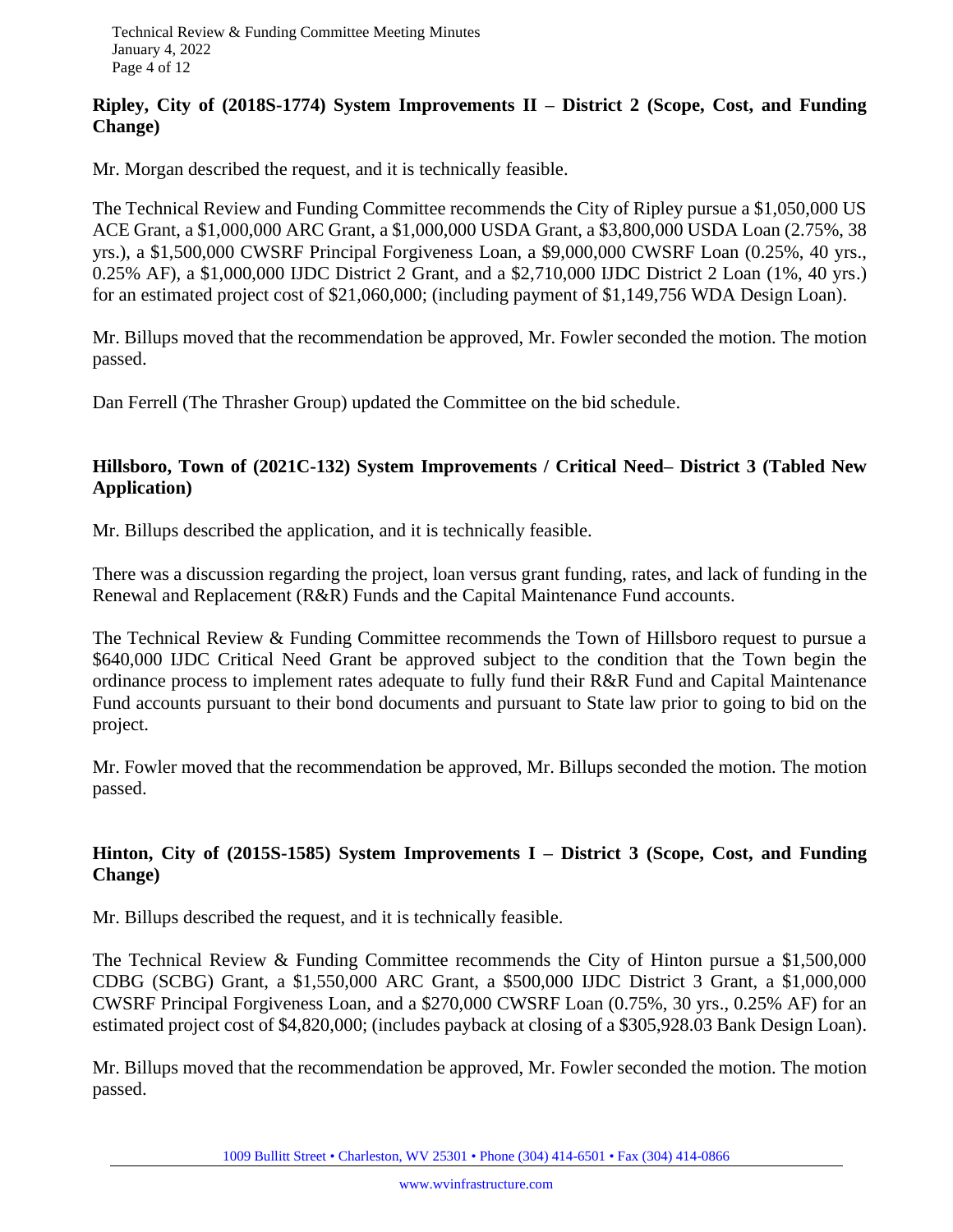#### **Mercer County PSD (2020S-1883) Matoaka System Improvement – District 3 (Scope, Cost, and Funding Change)**

Mr. Morgan described the request, and it is technically feasible.

The Technical Review and Funding Committee recommends Mercer County PSD pursue a \$1,500,000 CWSRF Principal Forgiveness Loan and a \$1,000,000 IJDC District 3 Grant for an estimated project cost of \$2,500,000.

Mr. Billups moved that the recommendation be approved, Mr. Fowler seconded the motion. The motion passed.

## **Pocahontas County PSD (2021S-2034) WWTP Headworks Improvements – District 3 (New Application)**

Mr. Billups described the application, and it is technically feasible.

The Technical Review and Funding Committee recommends Pocahontas County PSD pursue a \$942,640 IJDC District 3 Grant and a \$942,640 IJDC District 3 Loan (1%, 40 yrs.) for an estimated project cost of \$1,885,280.

Mr. Billups moved that the recommendation be approved, Mr. Fowler seconded the motion. The motion passed.

## **Anmoore, Town of (2021W-1970) System Improvements – District 1 (New Application)**

Stephanie Hickerson described the application, and it is technically feasible. Ms. Hickerson noted the Town has a score of 7 on the October 2021 quarter of the EPA's Compliance Tracking Tool. The score was attained through violation of the Lead Copper Rule and Public Notice violations. These violations need to be resolved.

The Technical Review and Funding Committee recommends the Town of Anmoore pursue a \$2,750,000 USDA Grant, a \$1,000,000 USDA Loan (1.25%, 40 yrs.), and a \$1,000,000 IJDC District 1 Grant for an estimated project cost of \$4,750,000.

Janna Lowery (USDA) requested the project team contact her to discuss the loan and grant split.

Ms. Hickerson moved that the recommendation be approved, Mr. Fowler seconded the motion. The motion passed.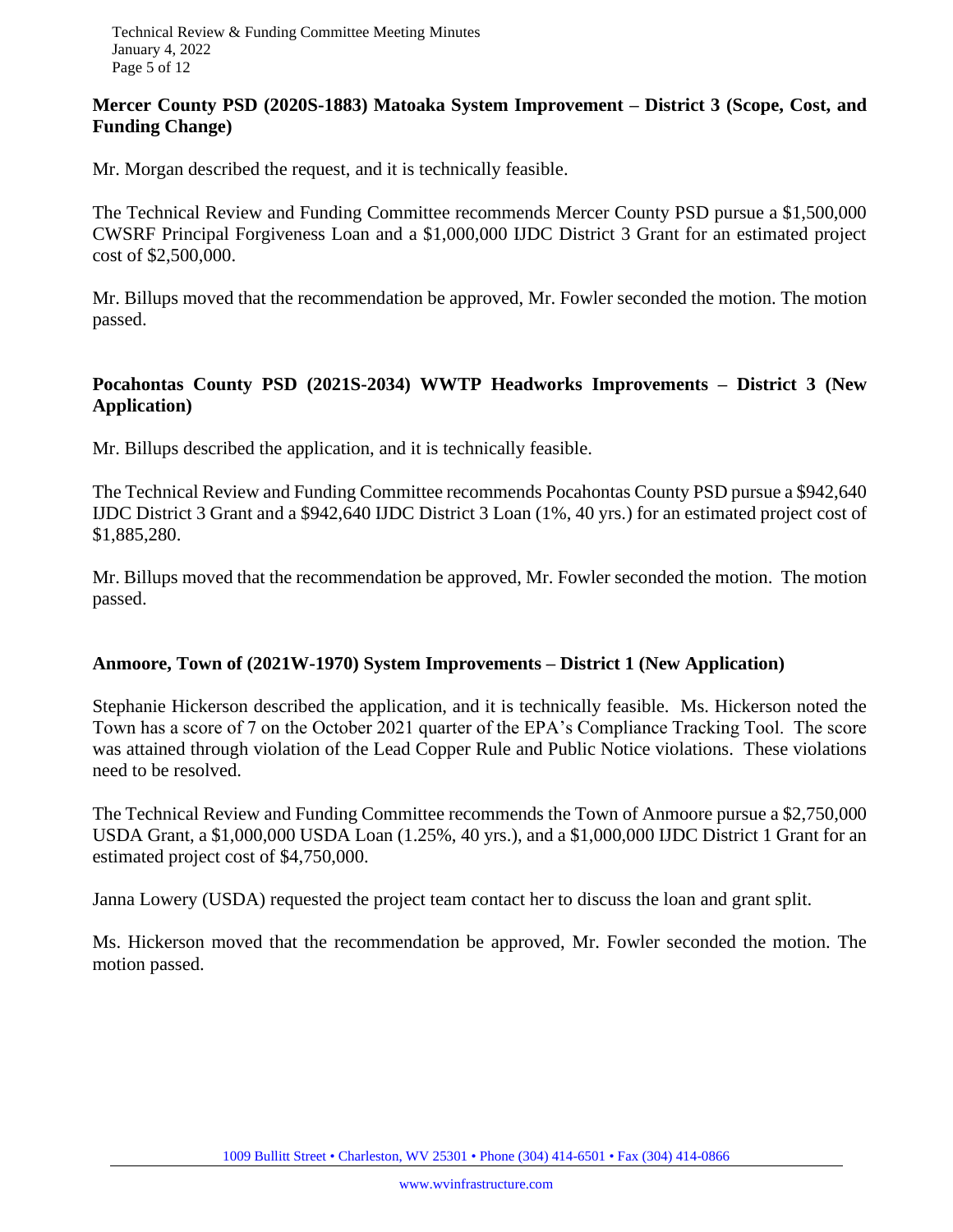#### **Pennsboro, City of (2021W-2047) Tank Replacement – District 1 (New Application)**

Ms. Hickerson described the application, and it is technically feasible. It was noted the City of Pennsboro has a score of 10 on the October 2021 quarter of the EPA's Compliance Tracking Tool. The score was attained through various violations for failure to monitor for DBPs in 2020 and failure to address sanitary survey deficiencies. This project will address the sanitary survey deficiency for the tank, but the remaining violations need to be resolved.

The Technical Review and Funding Committee recommends the City of Pennsboro pursue a \$383,500 Pennsboro ARPA Grant and a \$383,500 IJDC District 1 Grant for an estimated project cost of \$767,000.

Mr. Fowler noted there is an application from West Union where they wish to build a new water treatment plant. One of the alternatives to be reviewed is to see if they can purchase water from Pennsboro at a rate that can make it more economical to buy water from Hughes River Water Board. Pennsboro may be a key player in this evaluation.

Ms. Hickerson moved that the recommendation be approved, Mr. Fowler seconded the motion. The motion passed.

## **Wellsburg, City of (2019W-1837) System Improvements – District 1 (Scope, Cost and Funding Change)**

Ms. Hickerson described the request, and it is technically feasible.

The Technical Review and Funding Committee recommends the City of Wellsburg pursue a \$600,000 IJDC District 1 Grant, a \$700,000 DWTRF Principal Forgiveness Loan, a \$5,889,074 DWTRF Loan (1%, 30 yrs., 0.25% AF), and a \$290,085 City of Wellsburg ARPA Grant for an estimated project cost of \$7,479,159: (includes a \$410,917.14 WDA Design Loan paid back at closing).

Jonathan Carpenter (The Thrasher Group) provided the Committee with a completion update.

Ms. Hickerson moved that the recommendation be approved, Mr. Fowler seconded the motion. The motion passed.

#### **West Union, Town of (2021W-2046) System Improvements – District 1 (Scope, Cost and Funding Change)**

Ms. Hickerson described the request, and it is technically feasible.

The Technical Review and Funding Committee recommends the Town of West Union application be returned until technical comments have been resolved.

Ms. Hickerson moved that the recommendation be approved, Mr. Fowler seconded the motion. The motion passed.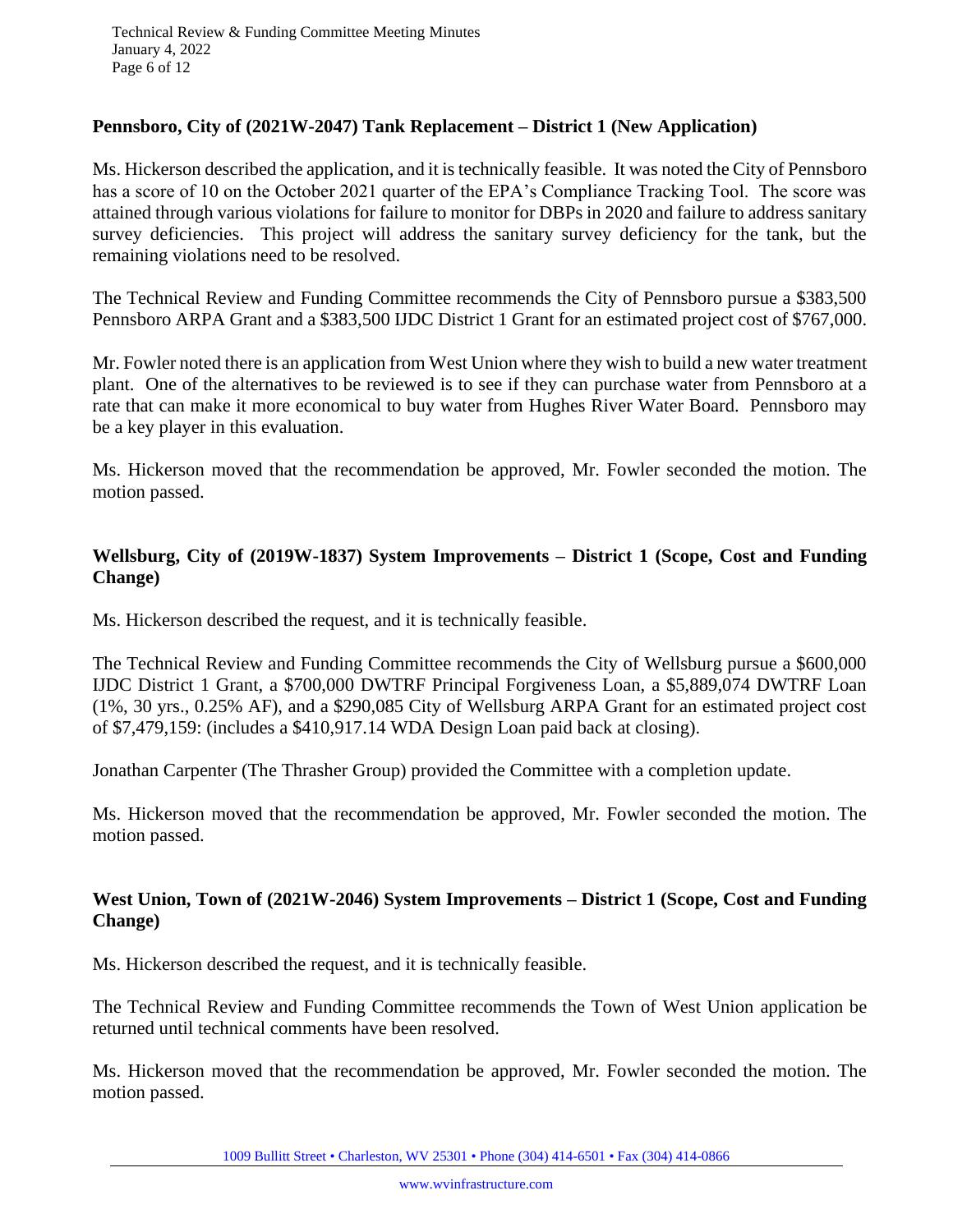#### **Hardy County PSD (2021W-2035) Additional Storage - District 2 (New Application)**

Ms. Hickerson described the application, and it is technically feasible. It was noted on the October 2021 quarter of the EPA's Compliance Tracking Tool, six of the systems associated with Hardy County PSD have a score below 11. The scores of these six systems range from  $2 - 6$ . One system, Hardy County PSD Baker (WV3301613) has a score of 16. Systems with scores at or above 11 are considered at the action level by EPA. This score of 16 was obtained through: 5 MCL violations for DBPs in 2019 and 2020, 1 violation for failure to monitor for SOCs in 2016 and 1 violation for failure to monitor for VOCs in 2020. These violations need to be resolved.

Kylea Radcliff (The Thrasher Group) offered clarification on the high violation system being the Baker Field Station.

The Technical Review and Funding Committee recommends the Hardy County PSD pursue a \$500,000 Hardy County Commission ARPA Grant and a \$500,000 IJDC District 2 Grant for an estimated project cost of \$1,000,000.

Ms. Hickerson moved that the recommendation be approved, Mr. Fowler seconded the motion. The motion passed.

# **Kanawha County RDA (2021W-2032) Crestwood Extension (34 customers) – District 2 (New Application)**

Ms. Hickerson described the application, and it is technically feasible.

The Technical Review and Funding Committee recommends the Kanawha County RDA pursue a \$700,000 ARPA Grant from the Kanawha County Commission, a \$500,000 IJDC District 2 Grant, and a \$175,000 WV AWC Contribution for an estimated project cost of \$1,375,000.

Ms. Hickerson moved that the recommendation be approved, Mr. Fowler seconded the motion. The motion passed.

# **Northern Jackson County PSD (2021W-2028) Main Replacement – District 2 (Tabled New Application)**

Ms. Hickerson described the application, and it is technically feasible.

The Technical Review and Funding Committee recommends Northern Jackson County PSD pursue a \$1,500,000 US ACE Grant and a \$500,000 IJDC District 2 Grant for an estimated project cost of \$2,000,000.

Ms. Hickerson moved that the recommendation be approved, Mr. Fowler seconded the motion.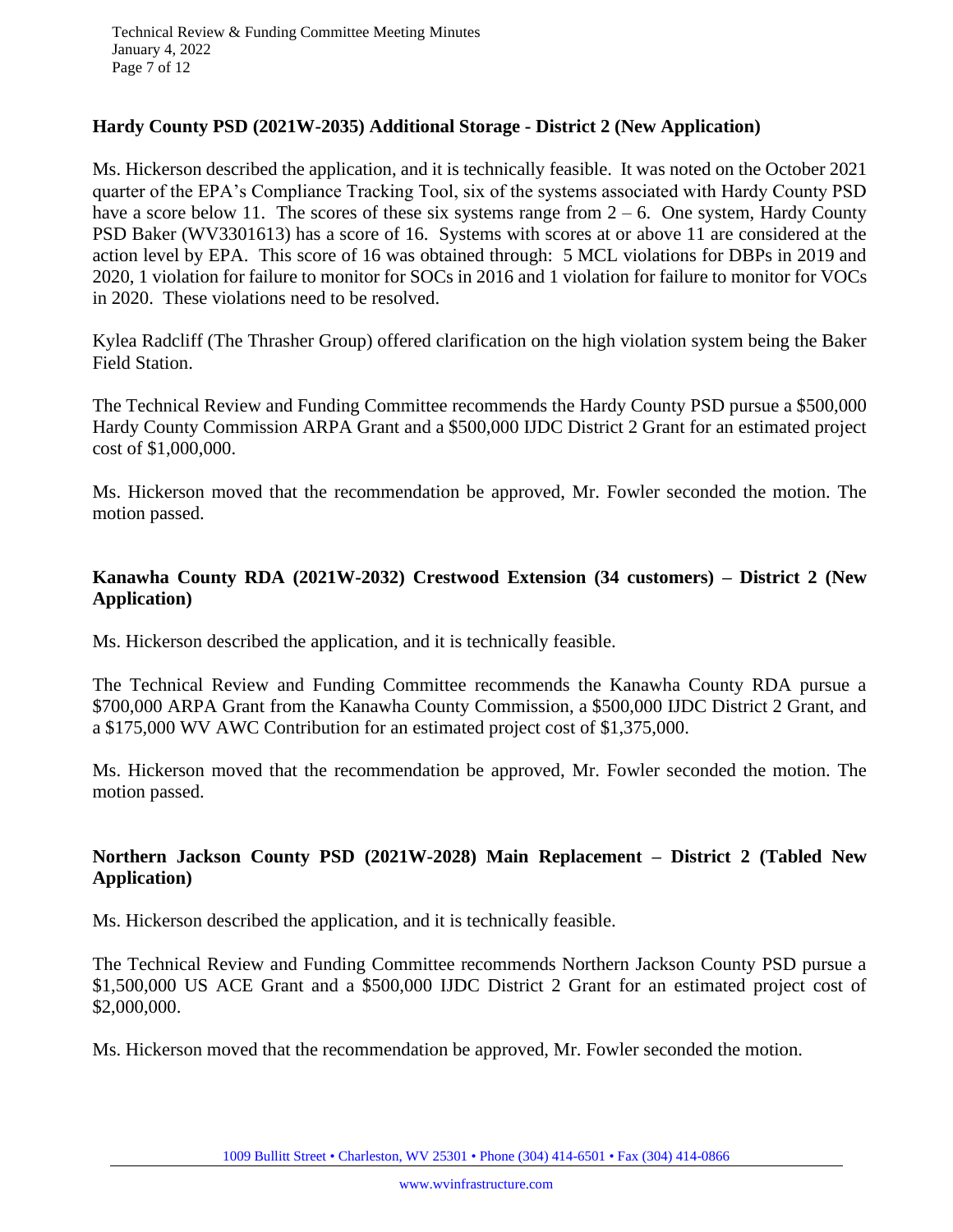#### **Boone County PSD (2021W-2031) Mountaineer Drive Extension – District 3 (New Application)**

Ms. Hickerson described the application, and it is technically feasible.

The Technical Review and Funding Committee recommends Boone County PSD pursue a \$250,000 Boone County Commission Grant, a \$250,000 CAZCO Cabins Contribution, and a \$500,000 IJDC District 3 Grant for an estimated project cost of \$1,000,000.

Ms. Hickerson moved that the recommendation be approved, Mr. Fowler seconded the motion. The motion passed.

There was a discussion regarding WV American Water possibly contributing to this project.

## **Nutter Fort, Town of (2020S-1917) System Improvements – District 1 (Tabled - Binding Commitment)**

Mr. Morgan described the request.

The Technical Review and Funding Committee recommends the Town of Nutter Fort receive a \$950,000 IJDC District 1 Grant Binding Commitment.

Chair Prezioso asked for an update on the Town's audit.

Mr. Ferrell approached the podium and provided an update.

Mr. Billups moved that the recommendation be approved, Mr. Fowler seconded the motion. The motion passed.

# **Thomas, City of (2021S-2052) Collection System Improvements – District 1 (PFA Binding Commitment)**

Mr. Morgan described the request.

The Technical Review and Funding Committee recommends the City of Thomas receive a \$92,000 District 1 PFA Funding Binding Commitment for a SSES and application for a project for improvements to its collection system.

Chair Prezioso noted the City's last audit was 2013 and requested and update.

Shane Whitehair (Region 7 Planning and Development Council) responded stating the City is currently being evaluated by the State Auditor's Office and the audits are being completed as quickly as possible.

Mr. Billups moved that the recommendation be approved, Mr. Fowler seconded the motion. The motion passed.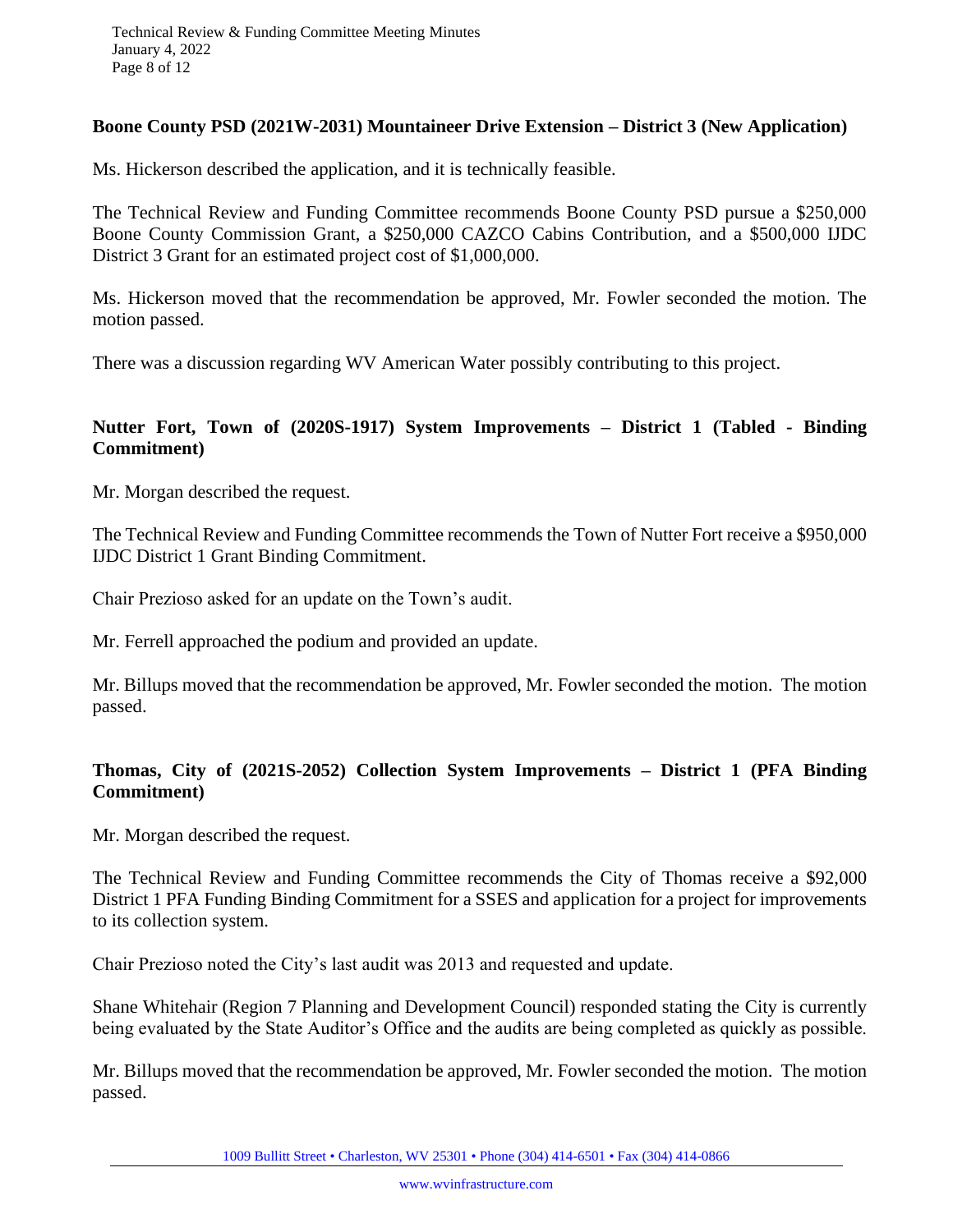## **Boone County PSD (2020S-1929) Hospital Annex Extension / Critical Need – District 3 (Bid Overrun Binding Commitment)**

Mr. Morgan described the request.

The Technical Review and Funding Committee recommends Boone County PSD receive a \$23,700 Bid Overrun Grant Binding Commitment.

Mr. Fowler offered clarification that the current total project cost is \$743,700.00.

Samme Gee (legal Counsel, Jackson Kelly PLLC) stated the \$23,700 bid overrun amount would come from the critical needs account.

Mr. Morgan confirmed as this is a critical needs project.

Mr. Billups moved that the recommendation be approved, Mr. Fowler seconded the motion. The motion passed.

## **Hillsboro, Town of (2021C-132) System Improvements / Critical Need – District 3 (Contingent Binding Commitment)**

Mr. Morgan described the request.

The Technical Review & Funding Committee recommends the Town of Hillsboro receive a \$640,000 IJDC Critical Need Grant contingent (upon receipt of required documentation) binding commitment.

Mr. Billups moved that the recommendation be approved, Mr. Fowler seconded the motion. The motion passed.

## **Richwood, City of (2021W-1959) Impound Structure – District 3 (Binding Commitment)**

Mr. Morgan described the request. Mr. Morgan noted there is a resolution to be discussed later in the agenda as there will not be enough funds to issue the remainder of the binding commitment until the resolution is approved. Mr. Morgan asked if this should be discussed after the resolution

Chair Prezioso stated "the Chair rules this should be contingent upon the resolution being passed".

Mr. Morgan then described the request.

The Technical Review & Funding Committee recommends the City of Richwood receive a \$1,000,000 IJDC District 3 Grant binding commitment which will replace its current binding commitment of \$299,271 contingent upon the resolution being approved by Council.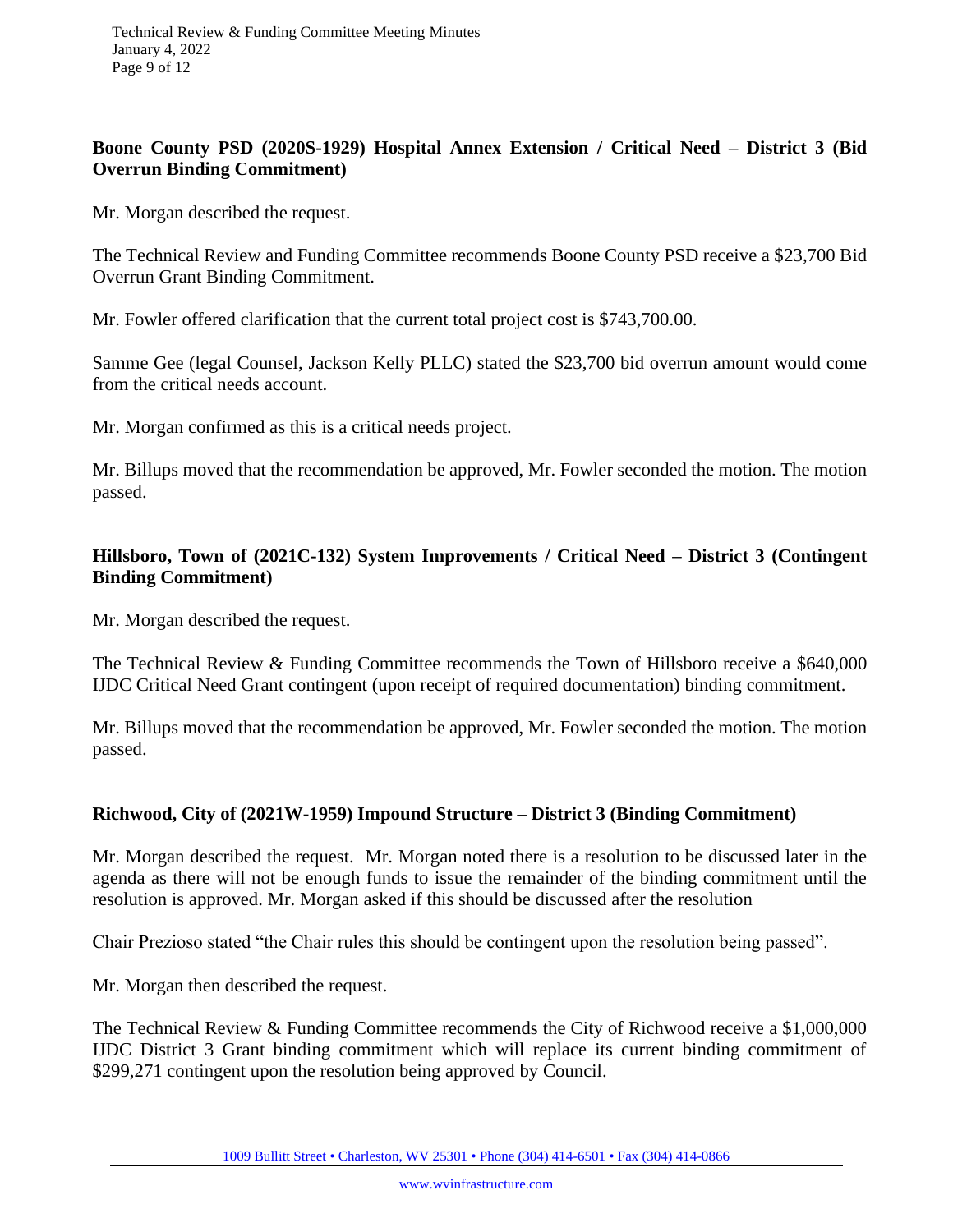Technical Review & Funding Committee Meeting Minutes January 4, 2022 Page 10 of 12

Ms. Hickerson moved that the recommendation be approved, Mr. Fowler seconded the motion. The motion passed.

#### **Craigsville PSD (2017S-1722) System Improvements – District 3 (Ancillary Project Expenditure)**

Mr. Billups described the request.

The Technical Review & Funding Committee recommends the Craigsville PSD request to utilize \$261,171.94 of the original allotted \$442,000.00 of IJDC bid underrun funds, leaving an amount of \$180,828.06 in unallocated IJDC bid underrun funds be approved.

There was a discussion regarding construction progress.

Mr. Billups moved that the recommendation be approved, Mr. Fowler seconded the motion. The motion passed.

#### **Culloden PSD (2017S-1693) System Improvements – District 3 (Use of Contingency)**

Mr. Billups described the request.

Members of the Technical Review and Funding Committee recommend the Culloden PSD use of contingency request (for \$108,756 for quantity adjustments necessary to complete the bid scope of work) be approved.

Mr. Billups moved that the recommendation be approved, Mr. Fowler seconded the motion. The motion passed.

#### **Business Items:**

Resolution Converting Loan Money to Grant Money (Congressional District 3) Chair Prezioso noted the Resolution is included in the packet for review.

Ms. Gee approached the podium and offered an overview. Ms. Gee noted the Resolution redesignates \$700,729.00 immediately to grant which will allow the commitment to Richwood to be made. Ms. Gee concluded stating any funds remaining from the \$12,001,119.10 on June 30, 2022, shall be redesignated as Congressional District 3 loan funds.

Mr. Fowler moved the Resolution be recommended for approval to the full Council. Mr. Billups seconded the motion. The motion passed.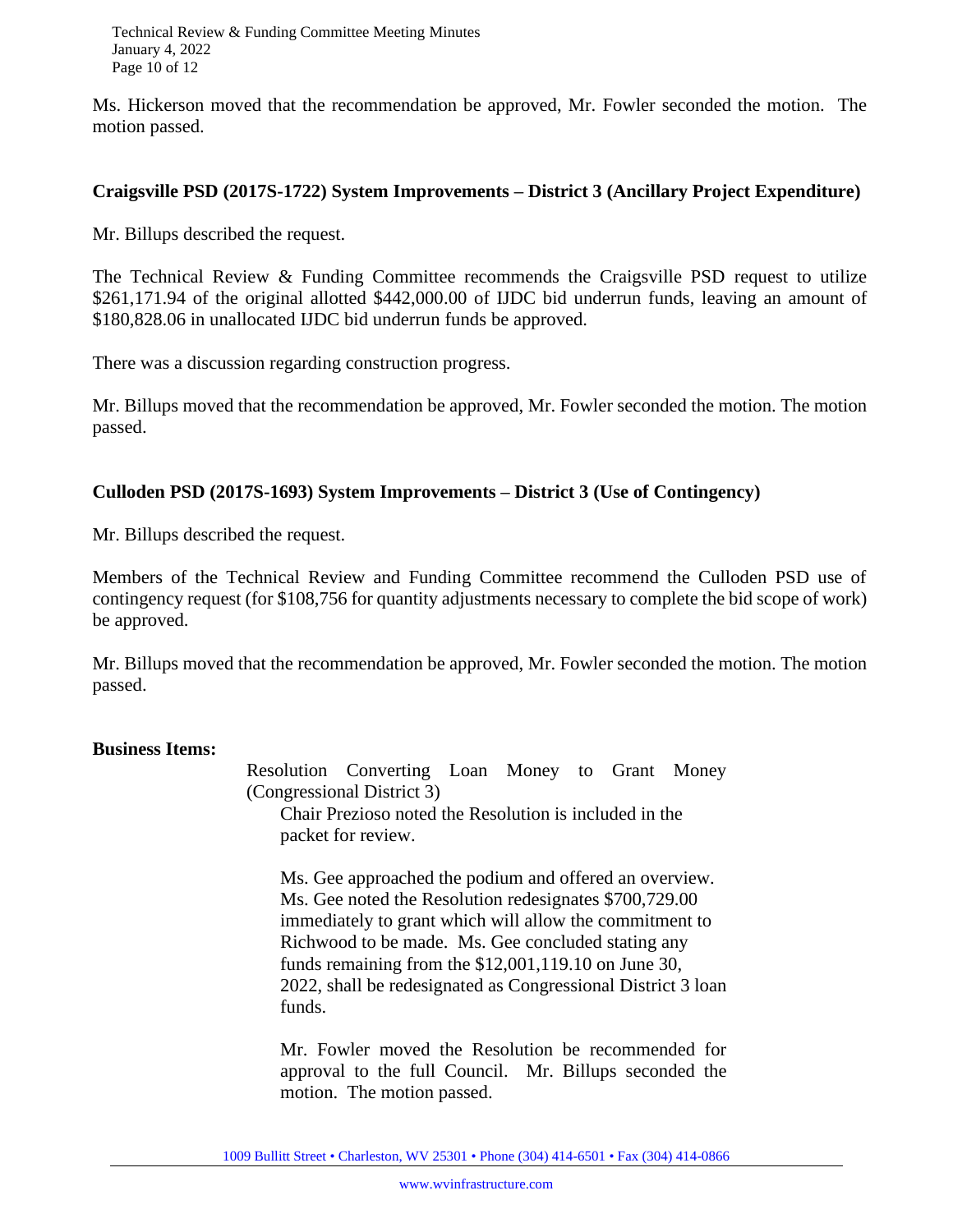| <b>Critical Need Line Extension Process</b><br>There was a discussion regarding the Critical Need Line<br>Extension process.<br>It was noted that anyone wising to submit comments<br>should email them to Wayne Morgan as a central contact<br>and he will disburse to the Committee members. |                                                                                                                                                  |
|------------------------------------------------------------------------------------------------------------------------------------------------------------------------------------------------------------------------------------------------------------------------------------------------|--------------------------------------------------------------------------------------------------------------------------------------------------|
| Cost Recovery/Change Orders/Price Escalation Clause<br>There was a discussion of Cost Recovery clauses. No<br>action was taken or recommendation made.                                                                                                                                         |                                                                                                                                                  |
| Erica Boggess left the call at 11:28 AM. It was verified a<br>quorum was still present.                                                                                                                                                                                                        |                                                                                                                                                  |
| McDowell County PSD (Coalwood Sewer Project) 2015S-1571                                                                                                                                                                                                                                        | Wayne Morgan                                                                                                                                     |
| Mr. Billups offered additional clarification.                                                                                                                                                                                                                                                  |                                                                                                                                                  |
| Mr. Billups moved the recommendation Contract 1/ Change<br>Order 2 be approved, Mr. Fowler seconded the motion. The<br>motion passed.                                                                                                                                                          |                                                                                                                                                  |
| <b>Funding Program Comments</b><br>None                                                                                                                                                                                                                                                        |                                                                                                                                                  |
| (Applications by December 10, 2021, and requests to date.)                                                                                                                                                                                                                                     | <b>Information</b><br><b>Report</b>                                                                                                              |
| Lake Floyd $PSD$ – Line Replacement (new application)-1<br>Charles Town, City of $-$ Sys. Imprvs. (Ranson area) (new app.) $-2$<br>Elk Valley PSD – Bank Stabilization of Sewer Lines (new app.)-2<br>Marlinton, Town of – System Improvements (tab. Jan. 25, new app.)-3                      | 2021S-2036<br>2021S-2041<br>2021S-2033<br>2020S-1907                                                                                             |
| Cameron, City of – Green Valley Rd. Ext. / Critical Need (new app.)-1<br>Clarksburg City of – Phosphate Treatment & Potholing of Ser. Lines                                                                                                                                                    | 2021W-2050<br>2021W-2054                                                                                                                         |
| Kanawha County RDA – Olcott Extension (new application)-2<br>Cool Ridge-Flat Top PSD - Bennington Rd. Ext. /Crit. Need (tab. Jan.                                                                                                                                                              | 2020W-2044                                                                                                                                       |
|                                                                                                                                                                                                                                                                                                | 2021W-2029<br>2021W-2040                                                                                                                         |
|                                                                                                                                                                                                                                                                                                | Mr. Morgan described the request.<br>(new application)-1<br>$25th$ , new app.)-3<br>Davy, Town of $-$ System Improvements (new application) $-3$ |

1009 Bullitt Street • Charleston, WV 25301 • Phone (304) 414-6501 • Fax (304) 414-0866